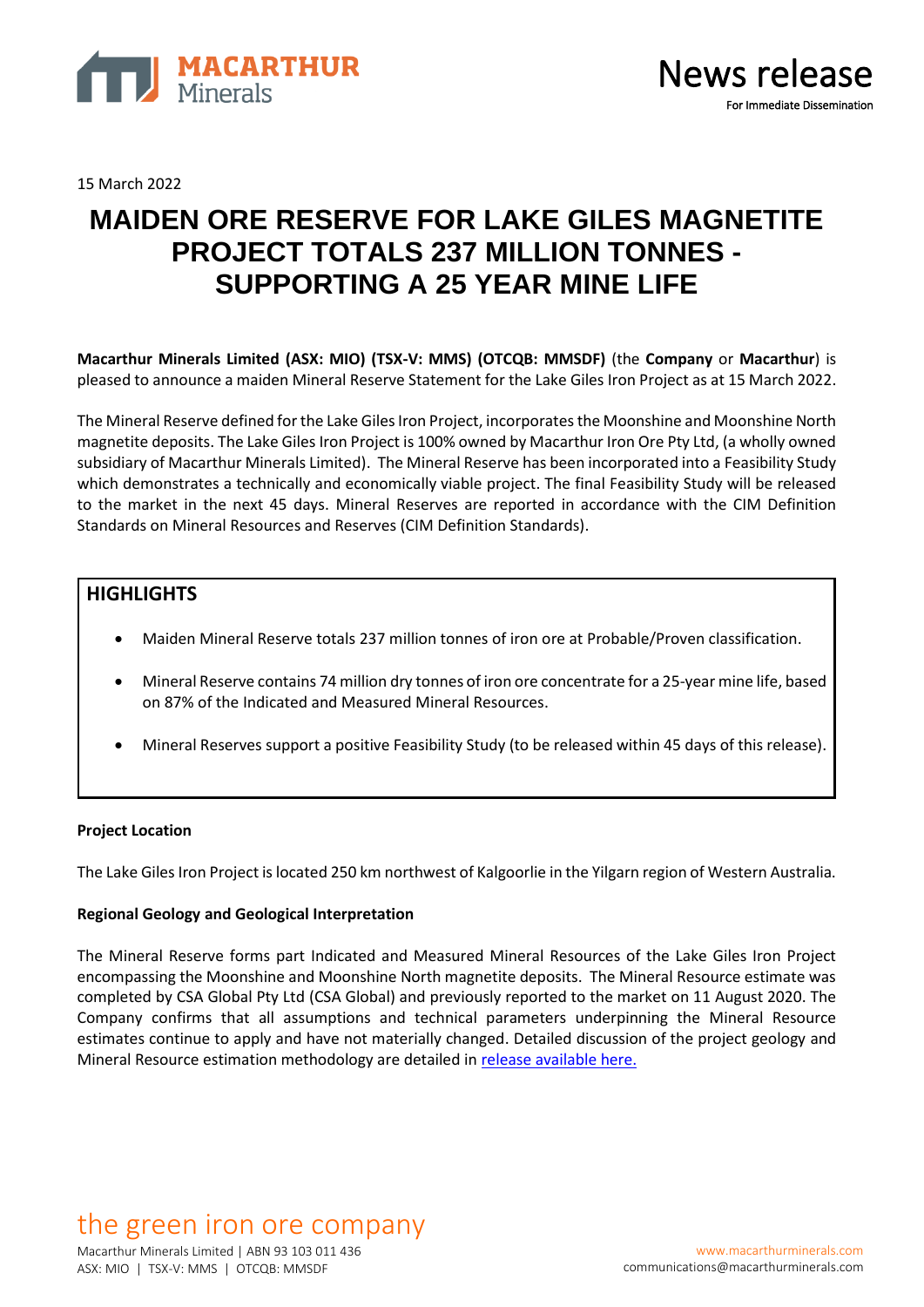



*Figure 1. Plan view of Moonshine magnetite deposits of the Lake Giles Iron Project*

# **Mineral Resource and Mineral Reserve Statement**

The Mineral Resource estimate was completed by CSA Global Pty Ltd (CSA Global) and previously reported to the market on 11 August 2020. Mineral Resources for the Moonshine and Moonshine North deposits are presented in Table 1.

|  | Table 1. Mineral Resources - Lake Giles Iron Project, Moonshine and Moonshine North, DTR >15% |  |  |  |
|--|-----------------------------------------------------------------------------------------------|--|--|--|
|  |                                                                                               |  |  |  |

| Category  | Tonnes | Head Grades (%) |       |                  |                                | Concentrate Grades (%) |            |      |       |                  |                                |        |
|-----------|--------|-----------------|-------|------------------|--------------------------------|------------------------|------------|------|-------|------------------|--------------------------------|--------|
|           | (Mt)   | Fe              | P     | SiO <sub>2</sub> | Al <sub>2</sub> O <sub>3</sub> | LOI                    | <b>DTR</b> | Fe   |       | SiO <sub>2</sub> | Al <sub>2</sub> O <sub>3</sub> | LOI    |
| Measured  | 53.9   | 30.8            | 0.05  | 45.4             | 1.6                            | 2.7                    | 32.2       | 66.0 | 0.031 | 6.2              | 0.2                            | $-0.7$ |
| Indicated | 218.7  | 27.5            | 0.046 | 51.1             | 1.4                            | 1.6                    | 31.0       | 66.1 | 0.017 | 6.7              | 0.1                            | $-0.1$ |
| Subtotal  | 272.5  | 28.1            | 0.047 | 50.0             | 1.4                            | 1.8                    | 31.2       | 66.1 | 0.02  | 6.6              | 0.2                            | $-0.2$ |
| Inferred  | 449.1  | 27.1            | 0.047 | 52.6             | 1.0                            | 1.4                    | 29.2       | 65.0 | 0.026 | 8.4              | 0.1                            | 0      |

### Notes

- (a) Figures contained within the Tables have been rounded.
- (b) Resource estimates are based on block models constructed using three dimensional geological wireframes.
- (c) Mineral Resources are reported from the block models above a DTR cut-off grade of 15%.
- (d) Mineral Resources are not Mineral Reserves and do not have demonstrated economic viability.
- (e) All Mineral Resources are reported on a dry-tonnage basis.
- (f) Mineral Resources are reported inclusive of the Mineral Reserve.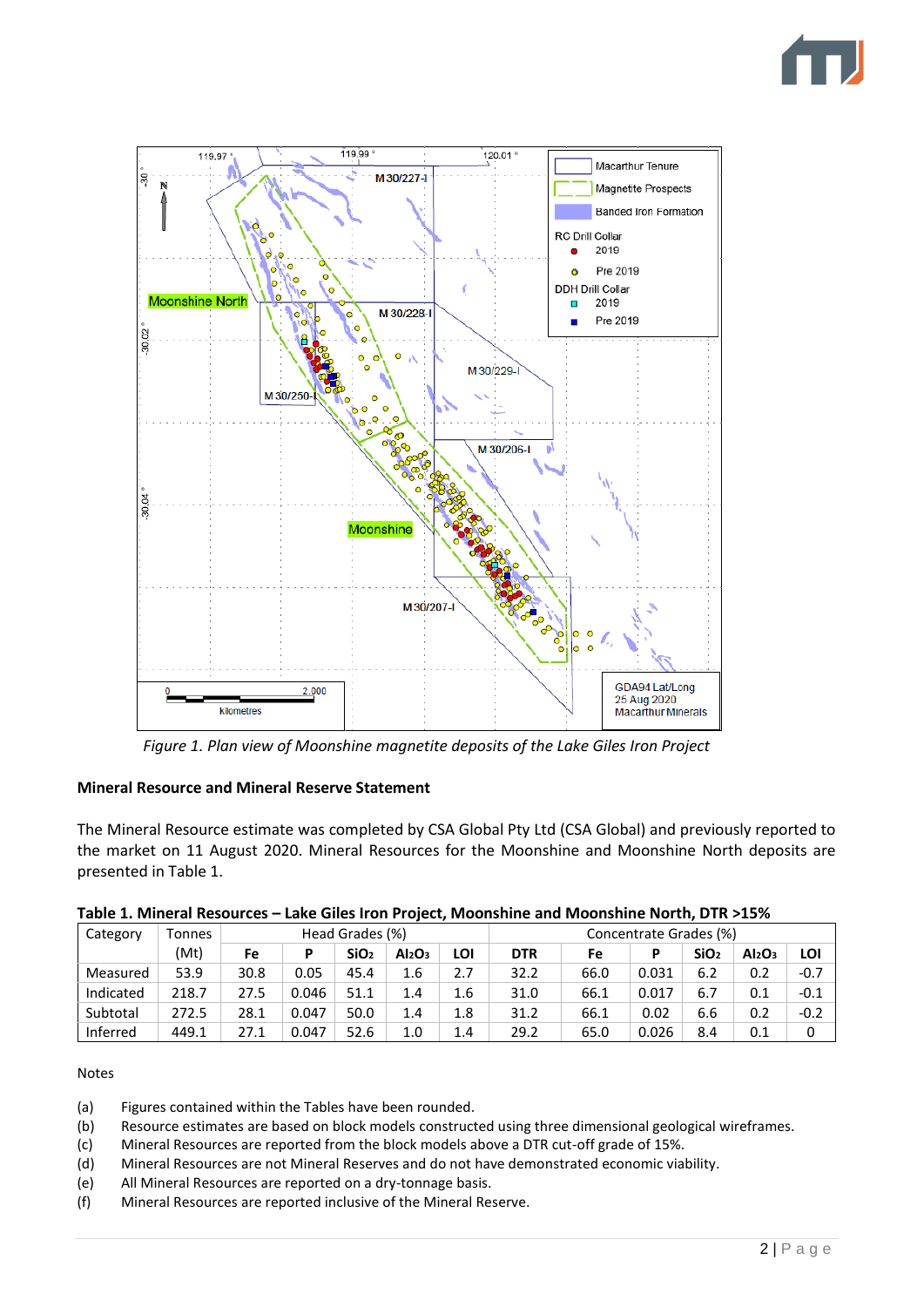

The Mineral Reserve estimate was prepared by Orelogy Consulting Pty Ltd (Orelogy) based on the diluted resource block model. The Mineral Reserve for the Lake Giles Iron ore Project is estimated at 237 Mt at an average grade of 28.2% Fe and DTR of 31.3%, as presented in Table 2.

| Category      | Tonnes | Head Grades (%) |                  |                                |      |     | Concentrate Grades (%) |      |                  |                                |      |        |
|---------------|--------|-----------------|------------------|--------------------------------|------|-----|------------------------|------|------------------|--------------------------------|------|--------|
|               | (Mt)   | Fe              | SiO <sub>2</sub> | Al <sub>2</sub> O <sub>3</sub> | P    | LOI | <b>DTR</b>             | Fe   | SiO <sub>2</sub> | Al <sub>2</sub> O <sub>3</sub> | P    | LOI    |
| Moonshine     |        |                 |                  |                                |      |     |                        |      |                  |                                |      |        |
| Proven        | 34.2   | 28.1            | 51.6             | 1.2                            | 0.04 | 1.7 | 30.5                   | 65.9 | 6.8              | 0.2                            | 0.02 | $-0.6$ |
| Probable      | 166.4  | 27.2            | 51.9             | 1.4                            | 0.05 | 1.4 | 30.7                   | 66.6 | 6.2              | 0.1                            | 0.02 | 0.0    |
| Sub-total     | 200.6  | 27.4            | 51.9             | 1.4                            | 0.04 | 1.4 | 30.6                   | 66.5 | 6.3              | 0.1                            | 0.02 | $-0.1$ |
| Moonshine Nth |        |                 |                  |                                |      |     |                        |      |                  |                                |      |        |
| Proven        | 17.8   | 35.4            | 35.4             | 2.2                            | 0.06 | 4.2 | 34.3                   | 66.5 | 5.0              | 0.3                            | 0.03 | $-0.9$ |
| Probable      | 18.2   | 30.4            | 44.7             | 1.3                            | 0.05 | 2.9 | 35.9                   | 63.2 | 9.4              | 0.2                            | 0.04 | $-0.3$ |
| Sub-total     | 36.0   | 32.9            | 40.1             | 1.7                            | 0.05 | 3.5 | 35.1                   | 64.8 | 7.3              | 0.3                            | 0.05 | $-0.6$ |
| Combined      |        |                 |                  |                                |      |     |                        |      |                  |                                |      |        |
| Proven        | 51.9   | 30.6            | 46.0             | 1.5                            | 0.05 | 2.6 | 31.8                   | 66.1 | 6.1              | 0.2                            | 0.03 | $-0.7$ |
| Probable      | 184.7  | 27.6            | 51.2             | 1.4                            | 0.05 | 1.5 | 31.2                   | 66.2 | 6.6              | 0.1                            | 0.02 | $-0.1$ |
| <b>TOTAL</b>  | 236.6  | 28.2            | 50.1             | 1.4                            | 0.05 | 1.8 | 31.3                   | 66.2 | 6.5              | 0.1                            | 0.02 | $-0.2$ |

**Table 2. Mineral Reserves – Lake Giles Iron Project, Moonshine and Moonshine North, DTR >15%**

Notes

(a) The Mineral Reserve is reported in accordance with JORC Code 2012 and Canadian Institute of Mining, Metallurgy and Petroleum "CIM Definition Standards for Mineral Resources and Mineral Reserves" (CIM, 2014).

- (b) The Mineral Reserve was evaluated using a 62% Fe benchmark price of USD100/dmt with a 20% premium for 65% Fe and concomitant Fe concentrate grade bonus.
- (c) Mineral Reserves are based on a Feasibility Study utilising Mineral Resources from Moonshine and Moonshine North deposits.
- (d) Mineral Reserves account for mining dilution and mining ore loss.
- (e) A Davis Tube Mass Recovery (DTR MR) cut-off grade of 15% was applied prior to scheduling for 2022 reserves estimate.
- (f) Proven Mineral Reserves are based on Measured Mineral Resources only and Probable Mineral Reserves are based on Indicated Mineral Resources only.
- (g) Mineral Reserves are reported on a Dry Tonnage Basis.
- (h) Mineral Reserves are a part of Mineral Resources.
- (i) The sum of individual amounts may not equal due to rounding.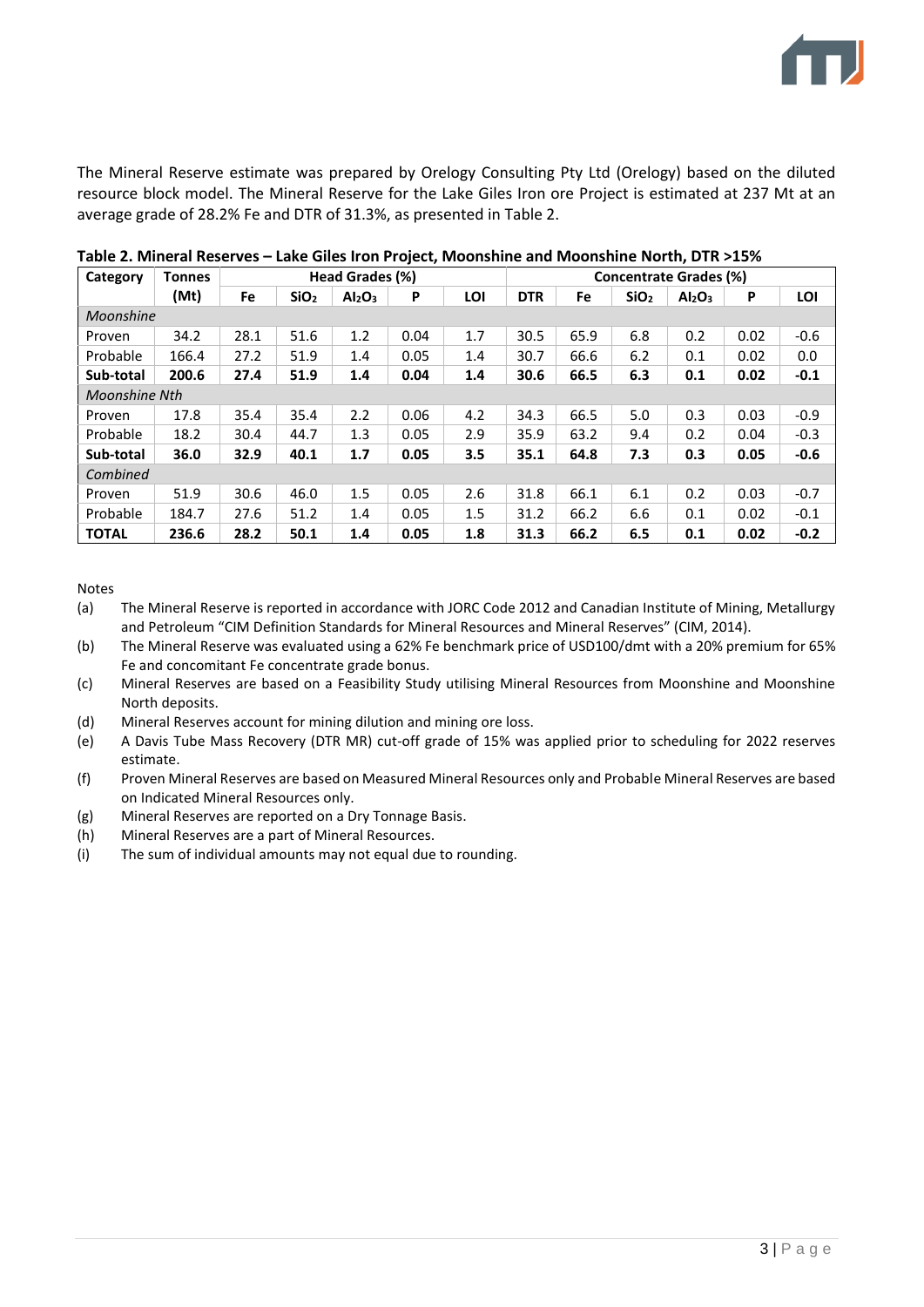

#### **Mineral Reserves Estimation Methodology**

The mine design and Mineral Reserve estimate have been completed to a level appropriate for a feasibility study and are consistent with the CIM definitions for public reporting. The Mineral Reserve estimate is based on Measured and Indicated (MI) mineral resources only. Inferred material has been classified as waste.

The mining strategy is based on Contractor mining with Macarthur providing management and technical oversight. Conventional open pit mining using 400 t excavators and 180 t rigid dump trucks was selected as the most appropriate mining method for the contract mining operation. Drill and blast will be undertaken on 10 m bench and mined in 5 m flitches.

Waste will be hauled to external waste rock dumps. Ore will be hauled to the ROM pad and either tipped directly into the primary crusher feed bin or placed onto a ROM finger stockpile for later rehandling using a front-end loader.

The two pits will be mined in a total of seven stages – two for Moonshine North and five for Moonshine. Each stage will require pre-stripping of the oxidised material to a depth of approximately 55 m prior to commencing ore mining procedures. Each stage has been designed with separate ramp access using dual lane ramps except for the final two benches where single lanes were adopted. The cutback distance between stages targeted a mining width of 120 m to provide sufficient working room for the mining equipment.

#### **Pit Optimisation**

A mining model was developed for a proposed open pit mining method. Overall mining dilution was 2.5% at an average grade of 14% DTR and ore losses were 2.0% at an average grade of 30% DTR.

Open pit optimisation was conducted to determine the optimal economic geometry of the open pits. A cut-off grade of 15% DTR was used for ore definition. This was rounded up from the calculated breakeven cut-off grade of 14.2% DTR. The pit optimisation was undertaken in Whittle software using the parameters presented in Table 3.

| <b>Optimisation Parameter</b>  | Unit               | <b>Value</b> |  |  |  |  |  |  |  |
|--------------------------------|--------------------|--------------|--|--|--|--|--|--|--|
| <b>Financial Parameters</b>    |                    |              |  |  |  |  |  |  |  |
| Iron Ore Price for 66% Product | USD/t concentrate  | 125          |  |  |  |  |  |  |  |
| Shipping and Insurance         | USD/t concentrate  | 13.20        |  |  |  |  |  |  |  |
| Price FOB                      | USD/t              | 111.80       |  |  |  |  |  |  |  |
| Exchange rate                  | USD: AUD (A\$)     | 0.73         |  |  |  |  |  |  |  |
| Government Royalty             | %                  | 5.0          |  |  |  |  |  |  |  |
| <b>Net Price</b>               | $A\frac{2}{3}$ /t  | 145.49       |  |  |  |  |  |  |  |
| Discount Rate                  | %                  | 8.0          |  |  |  |  |  |  |  |
| <b>Selling Parameters</b>      |                    |              |  |  |  |  |  |  |  |
| <b>Concentrate Production</b>  | Mt/a (wet)         | 3.3          |  |  |  |  |  |  |  |
| Road transport                 | A\$/wt concentrate | 9.09         |  |  |  |  |  |  |  |
| Rail transport                 | A\$/wt concentrate | 15.64        |  |  |  |  |  |  |  |
| Port Charges                   | A\$/wt concentrate | 7.58         |  |  |  |  |  |  |  |
| Moisture content               | %                  | 9.0          |  |  |  |  |  |  |  |
| <b>Total selling cost</b>      | A\$/dt concentrate | 29.64        |  |  |  |  |  |  |  |
| <b>Processing Parameters</b>   |                    |              |  |  |  |  |  |  |  |
| Design throughput capacity     | Mt/a (dry)         | 9.68         |  |  |  |  |  |  |  |
| <b>Owner Mining Overhead</b>   | A\$/dt ore         | 1.26         |  |  |  |  |  |  |  |
| Grade control                  | A\$/dt ore         | 0.13         |  |  |  |  |  |  |  |

#### **Table 3. Pit Optimisation parameters**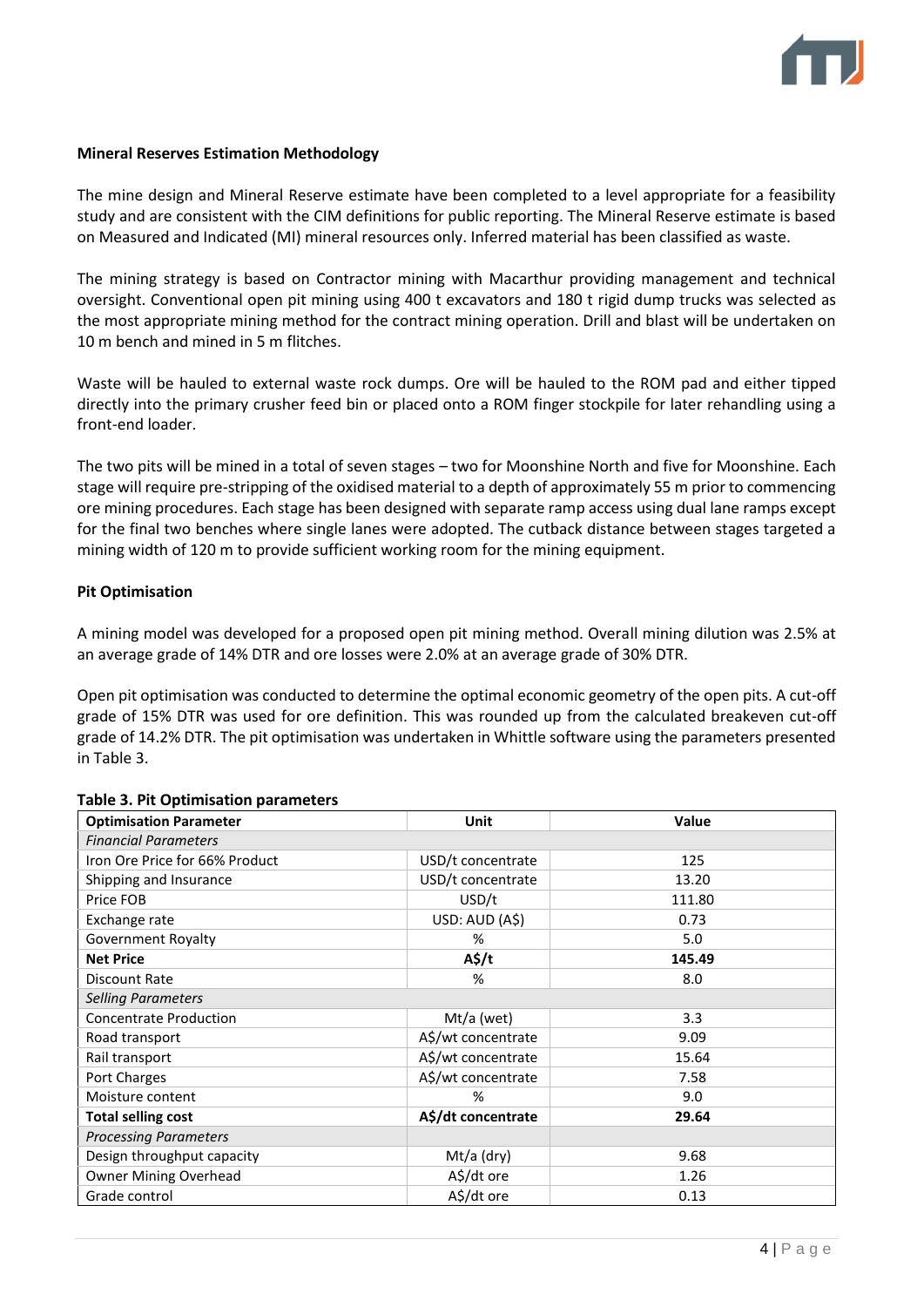

| Ore mining premium:             | $>$ 265 mRL:                              | A\$/dt ore | OMP = (5.093 x LN (Bench RL) - 30.32)/SG                                        |
|---------------------------------|-------------------------------------------|------------|---------------------------------------------------------------------------------|
|                                 | $< 265$ mRL:                              | A\$/dt ore | $OMP = (-0.039 \times (Bench \, RL) + 8.11)/SG$                                 |
| Ore Blasting premium            |                                           | A\$/dt ore | 0.33                                                                            |
| Ore Feed Rehandle (55%)         |                                           | A\$/dt ore | 0.80                                                                            |
|                                 | Reclaim from Stockpile (20% of ore mined) | A\$/dt ore | 0.49                                                                            |
| Dry reject rehandle (149 t/h)   |                                           | A\$/dt ore | 0.31                                                                            |
| Crushing                        |                                           | A\$/dt ore | 0.84                                                                            |
| Processing                      |                                           | A\$/dt ore | 10.21                                                                           |
| Tailings & Filtration           |                                           | A\$/dt ore | 0.97                                                                            |
| Site general and administration |                                           | A\$/dt ore | 1.13                                                                            |
| <b>Sustaining Capital</b>       |                                           | A\$/dt ore | 0.30                                                                            |
|                                 | <b>TOTAL Processing Cost (excl. OMP)</b>  | A\$/dt ore | 16.44                                                                           |
| Mining parameters               |                                           |            |                                                                                 |
| Mining rate                     |                                           | Mt/a       | 45                                                                              |
| Slopes (OSA):                   | Oxide Moonshine Nth HW                    | Degrees    | 27                                                                              |
|                                 | Oxide others                              | Degrees    | 33                                                                              |
|                                 | Fresh FW (Domains1, 3, 4)                 | Degrees    | 41                                                                              |
|                                 | Fresh HW (Domain 6A)                      | Degrees    | 37                                                                              |
|                                 | Fresh HW (Domains 2, 5, 6B)               | Degrees    | 41                                                                              |
| Drill and Blast:                | Oxide waste                               | A\$/dt     | 0.50                                                                            |
|                                 | Fresh Waste                               | A\$/dt     | 0.81                                                                            |
| Load and Haul waste             |                                           | A\$/dt     | $MCAF = (0.0000736 \times (Bench \, RL)^2 -$<br>0.0723 x (Bench RL) + 22.58)/SG |

#### **Scheduling Inventory**

The shell with a revenue factor of 0.88 was selected as the basis for design. Stage design was guided by the nested pit shells and practical design considerations for the selected mining fleet. The mine inventories for each stage, as summarised in Table 4, were imported to Evolution scheduling software to generate the LOM schedule. Figure 1 shows the nested stage designs within the overall pit design.

|                | <b>Ore</b> | <b>Grades</b> |                       |            |      |            |          |                  |       | <b>Total</b> | <b>Strip</b><br>Ratio |
|----------------|------------|---------------|-----------------------|------------|------|------------|----------|------------------|-------|--------------|-----------------------|
| <b>Stage</b>   | Mt         | Fe %          | SiO <sub>2</sub><br>% | Al2O3<br>% | P %  | <b>S</b> % | LOI<br>% | DTR <sub>%</sub> | Mt    | Mt           | W:O                   |
| 1              | 22.4       | 28.3          | 50.5                  | 1.5        | 0.05 | 1.2        | 1.2      | 31.2             | 81.9  | 110.2        | 2.9                   |
| $\overline{2}$ | 7.8        | 31.3          | 44.3                  | 1.3        | 0.05 | 1.3        | 3.0      | 35.1             | 53.6  | 61.3         | 6.9                   |
| 3              | 28.2       | 33.3          | 39.0                  | 1.8        | 0.06 | 1.5        | 3.7      | 35.1             | 64.0  | 86.2         | 2.9                   |
| 4              | 22.2       | 27.8          | 51.6                  | 1.2        | 0.05 | 0.9        | 1.4      | 31.2             | 52.8  | 75.2         | 2.4                   |
| 5              | 69.9       | 27.3          | 51.9                  | 1.3        | 0.05 | 1.0        | 1.4      | 30.7             | 152.6 | 222.5        | 2.2                   |
| 6              | 55.9       | 27.4          | 52.1                  | 1.3        | 0.05 | 0.9        | 1.4      | 31.1             | 133.9 | 189.9        | 2.4                   |
| 7              | 30.2       | 26.7          | 52.7                  | 1.8        | 0.04 | 1.1        | 1.7      | 28.5             | 77.9  | 108.1        | 2.6                   |
| <b>TOTAL</b>   | 236.6      | 28.2          | 50.1                  | 1.4        | 0.05 | 1.1        | 1.8      | 31.3             | 616.8 | 853.4        | 2.6                   |

#### **Table 4. Scheduling Inventory reported by Stage**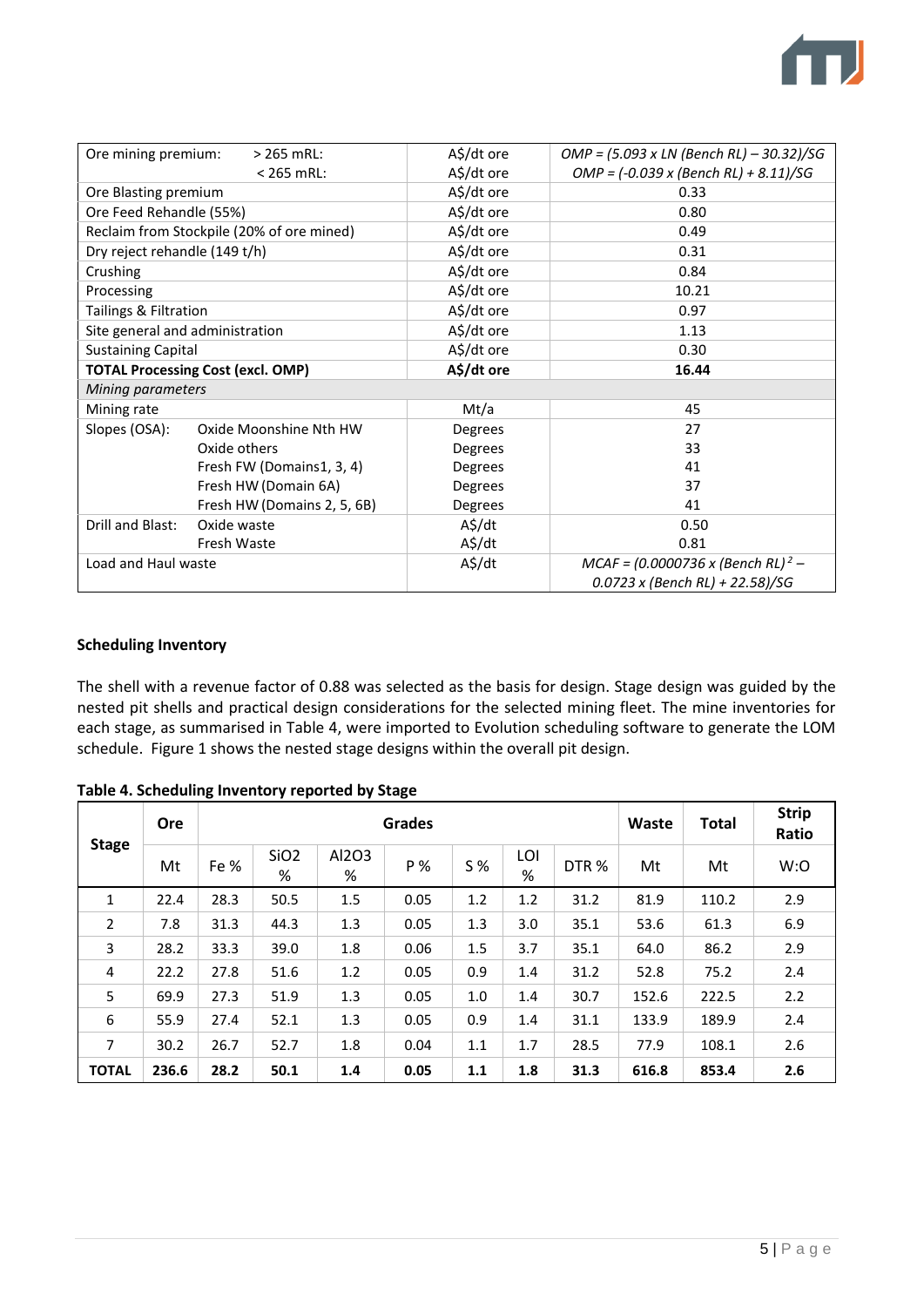



*Figure 2. Moonshine and Moonshine North pits showing stages and mineralisation coloured by DTR*

## **Mine Scheduling**

The Moonshine North pit has ore with higher DTR head grade and higher Silica in concentrate values than Moonshine and consequently the two pits are scheduled to be mined at the same time as part of the blending strategy.

The mine schedule has a 9-month pre-strip period and requires a mining rate of approximately 43 Mt per year to balance waste stripping requirements with continuous ore supply and the blending strategy. The mining sequence is presented in Figure 3.



*Figure 3. Overall mining rate by stage*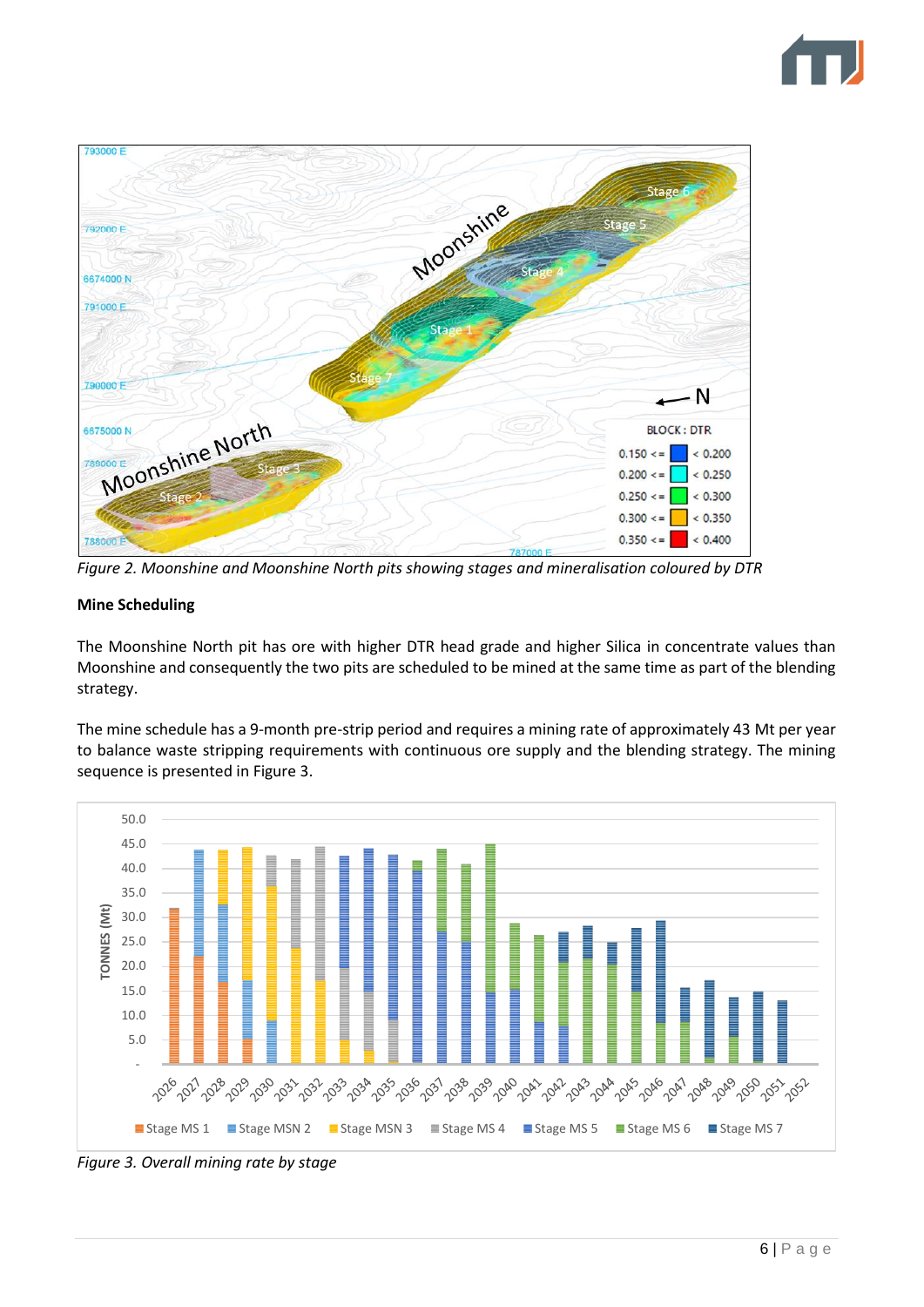

Approximately, 65% of the ore from both pits is categorised as high DTR material and sent directly to the ROM pad for processing. The low DTR material is split into high silica and low silica stockpiles and used to control the silica content of the concentrate. Figure 4 shows the ore feed blend with constant silica grade and DTR grade gradually reducing over time.



*Figure 4. Ore feed blend showing DTR head grade and Silica in concentrate grade* 

## **Processing Methods and Assumptions**

The proposed flow sheet is based on conventional gyratory crushing/ cone crushing followed by HPGR grinding. Product from the HPGR is screened with the +12 mm returning to the HPGR, the -12 +3 mm material undergoes dry magnetic separation with the magnetics returning to the HPGR and the non-magnetics being discarded. The -3 mm material is fed to two ball mills followed by magnetic separation with the magnetics undergoing further size reduction to P80 38 microns in two vertimills followed by magnetic separation. Reverse flotation of the magnetic concentrate is followed by a final stage of magnetic separation. The concentrate produced is dried using pressure filtration and then transferred to the product stockpile.

The above process will yield a saleable magnetite concentrate with a LOM grade of 66% Fe. The process is well tested, widely used in the mining industry and there are no novel steps in the flowsheet.

Tailings is directed to a wet tailings impoundment from which process water is recovered. The tailings storage facility (TSF) design was undertaken by engineering consultants Stantec. The TSF utilises available topography at the project with waste ore and borrow pits contemplated as construction materials with future raises utilising processing by- products. Mine closure and rehabilitation assume profiling and seeding of the TSF based on high settling and local evaporation rates.

### **Environment and Approvals**

An environmental impact assessment is required to obtain environmental approval for development. The Company has commenced the scoping process to identify the key environmental risks and level of survey to be undertaken. The Company has mapped out an approval pathway and schedule for the primary and secondary approvals required and intends to commence desktop and baseline surveys at the conclusion of the feasibility study. The Company has previously gained EPA approval for its adjacent hematite project and is not aware of any major environmental obstacles that would prevent approval of the Project.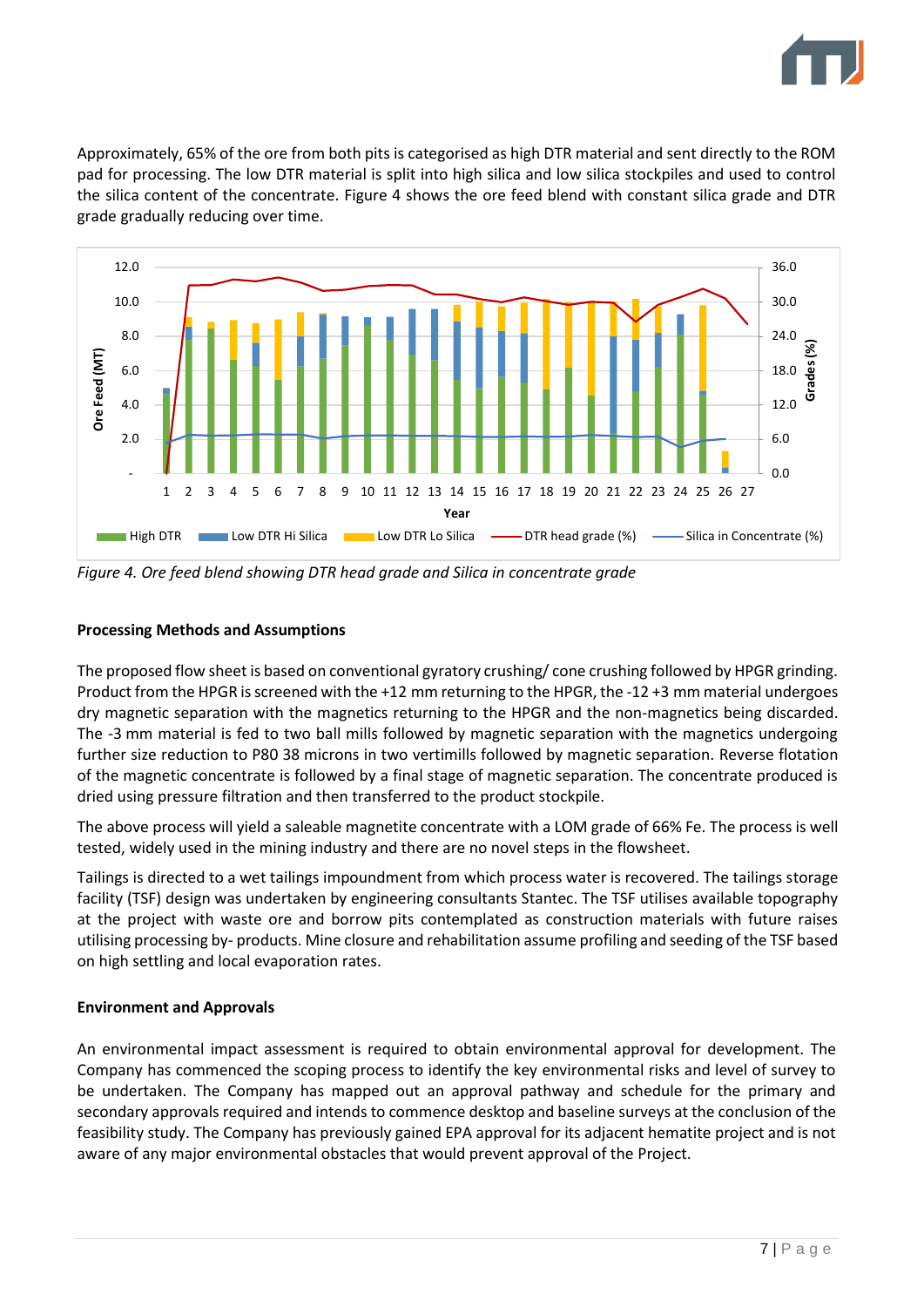

### **Native Title and Heritage**

The Project sits within the Marlinyu Ghoorlie native title claim. The claim was registered on 28 March 2019 but is currently not determined. Native title rights in registration or grant give claimants the right to negotiate during the grant of mineral tenure. Macarthur's Mining Leases were all granted prior to registration of the Native Title claim and the current claim does not confer rights to negotiate or affect the tenure. There were no Native Title claims over the area at the time of grant and therefore no access agreements were required to be negotiated with Claimants.

Current applications for tenure as described below are subject to native title. Macarthur is currently progressing heritage agreements with the native title claimants to progress the tenure to grant.

Heritage surveys have been conducted in accordance with EPA Guidance Statement No. 41 (EPA 2004a) across some areas, including both archaeological and ethnographical surveys. To date, one archaeological site has been identified within the Project area. The location of the heritage site does not impact the Project and a suitable buffer distance has been employed to avoid any impact to the site. Additional surveys will be undertaken with the traditional owners across outstanding project areas in due course.

#### **Tenure**

The Lake Giles Iron Project includes 15 granted mining leases covering a total area of approximately 6,256 Ha. All tenements are 100% controlled by Macarthur Iron Ore Pty Ltd (MIO), a 100% owned subsidiary of Macarthur, as itemised in Table 5. MIO has also made applications for miscellaneous licences to support supporting infrastructure of the Project and to explore for groundwater resources.

MIO has entered into an agreement with Arrow Minerals to acquire adjacent tenure to locate the proposed processing plant, waste rock dumps, tailings storage facility and other supporting infrastructure. An application for a general purpose lease is in progress.

The tenements are not subject to any royalty agreements or encumbrances that would restrict the ability to exploit the Mineral Reserve.

| <b>Tenement ID</b> | <b>Holder</b> | Area (ha) | <b>Grant or</b><br>(Application)<br>Date | <b>Expiry date</b> | <b>Annual expenditure</b><br>Commitment (A\$) |
|--------------------|---------------|-----------|------------------------------------------|--------------------|-----------------------------------------------|
| M30/0206           | <b>MIO</b>    | 189       | 02/07/2007                               | 01/07/2028         | \$18,900                                      |
| M30/0207           | <b>MIO</b>    | 171       | 02/07/2007                               | 01/07/2028         | \$17,100                                      |
| M30/0213           | <b>MIO</b>    | 258       | 13/06/2011                               | 12/06/2032         | \$25,800                                      |
| M30/0214           | <b>MIO</b>    | 260       | 13/06/2011                               | 12/06/2032         | \$26,000                                      |
| M30/0215           | <b>MIO</b>    | 521       | 13/06/2011                               | 12/06/2032         | \$52,100                                      |
| M30/0216           | <b>MIO</b>    | 55        | 13/06/2011                               | 12/06/2032         | \$10,000                                      |
| M30/0217           | MIO.          | 114       | 13/06/2011                               | 12/06/2032         | \$11,400                                      |
| M30/0227           | <b>MIO</b>    | 504       | 13/06/2011                               | 12/06/2032         | \$50,400                                      |
| M30/0228           | <b>MIO</b>    | 362       | 02/07/2007                               | 01/07/2028         | \$36,200                                      |
| M30/0229           | MIO.          | 205       | 02/07/2007                               | 01/07/2028         | \$20,500                                      |
| M30/0248           | <b>MIO</b>    | 585       | 22/02/2012                               | 21/02/2033         | \$58,500                                      |
| M30/0249           | <b>MIO</b>    | 1206      | 22/02/2012                               | 21/02/2033         | \$120,600                                     |
| M30/0250           | <b>MIO</b>    | 102       | 05/03/2013                               | 04/03/2034         | \$10,200                                      |

### **Table 5. MIO Tenure Details and Expenditure Commitments**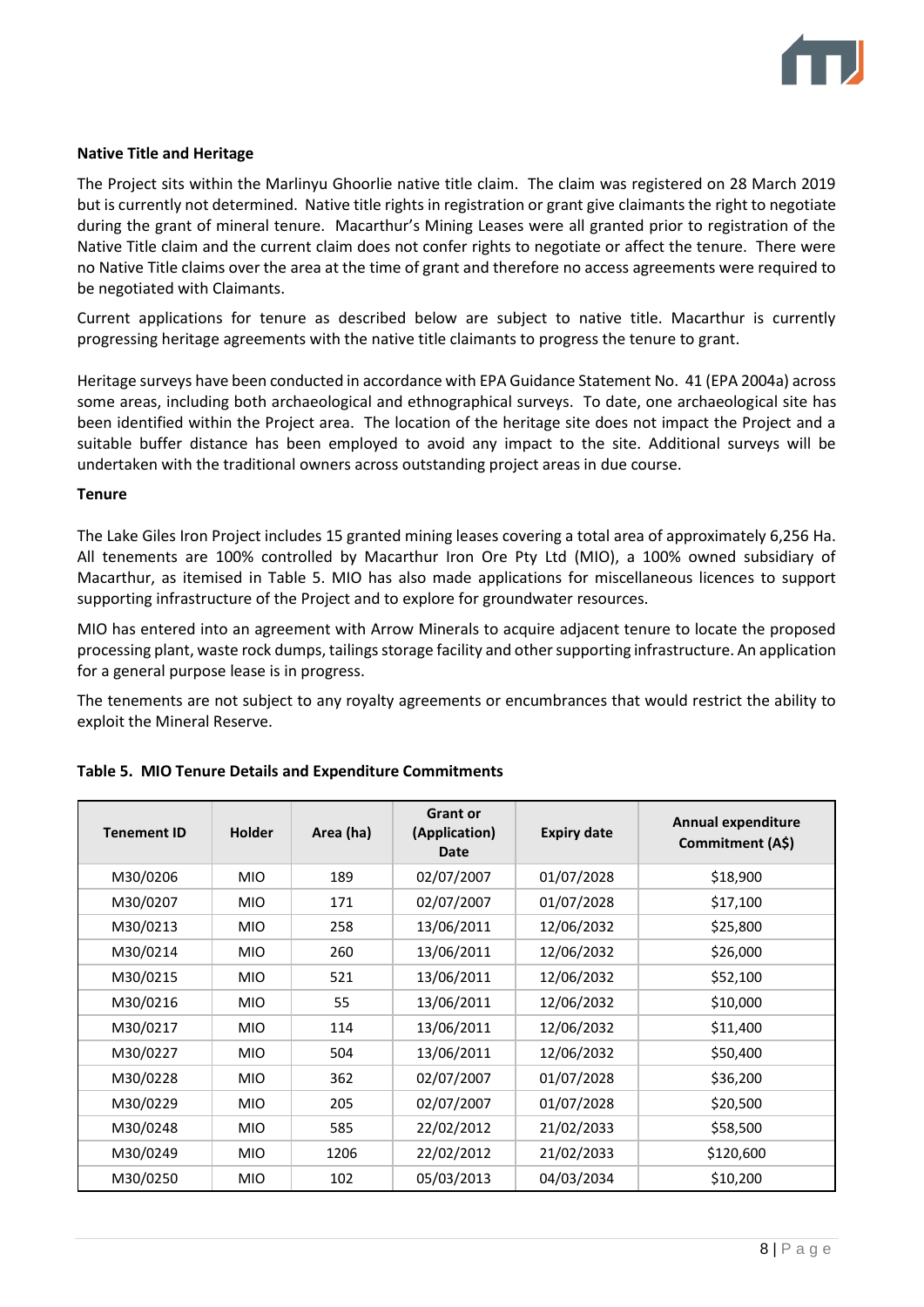

| M30/0251 | <b>MIO</b> | 1246  | 27/11/2012 | 26/11/2033 | \$124,600 |
|----------|------------|-------|------------|------------|-----------|
|          |            |       |            |            |           |
| M30/0252 | <b>MIO</b> | 478   | 27/05/2013 | 26/05/2034 | \$47,800  |
| E15/7775 | <b>MIO</b> | 590   | (24/06/20) |            | \$15,000  |
|          |            |       |            |            |           |
| L15/409  | <b>MIO</b> | 97    | (25/06/20) |            | <b>NA</b> |
|          |            |       |            |            |           |
| L16/133  | <b>MIO</b> | 923   | (25/06/20) |            | <b>NA</b> |
| L30/89   | <b>MIO</b> | 23663 | (26/03/21) |            | <b>NA</b> |
|          |            |       |            |            |           |
| L30/92   | <b>MIO</b> | 31660 | (26/03/21) |            | <b>NA</b> |

#### **Andrew Bruton, CEO of Macarthur Minerals commented:**

*"The release of the Maiden Mineral Reserve Statement for the Lake Giles Iron Project will support a positive Feasibility Study for the project.* 

*Macarthur has worked hard over the course of the last 12 months to deliver this result, and the Company looks forward to releasing the Feasibility Study shortly."*

#### **On behalf of the Board of Directors, Mr Cameron McCall, Chairman**

For more information please contact:

Joe Phillips Managing Director +61 7 3221 1796 [communications@macarthurminerals.com](about:blank)

Investor Relations – Australia Investor Relations - Canada Advis*ir Investor Cubed* Sarah Lenard, Managing Partner Neil Simon, CEO [sarah.lenard@advisir.com.au](mailto:alex.bunney@advisir.com.au) +1 647 258 3310

[info@investor3.ca](about:blank)

#### Competent / Qualified Person Statement

#### Mineral Resources:

The Mineral Resources for the Lake Giles Iron Project disclosed in this press release have been estimated by Mr. David Williams, BSc (Hons), a member of the Australian Institute of Geoscientists. Mr Williams, an employee of CSA Global Pty Ltd and Independent Qualified Person, has reviewed and approved the above technical information relating to the Mineral Resource estimates contained in this release, in the form and context in which it appears.

#### Mineral Reserves:

The information in this report relating to Mineral Reserves is based on information compiled by Stephen Craig, a Fellow of the Australasian Institute of Mining and Metallurgy. Mr Craig is a full-time employee of Orelogy Consulting Pty Ltd. Mr. Craig has sufficient experience that is relevant to the style of mineralisation and type of deposit under consideration and to the activity being undertaken to qualify as an independent Qualified Person as defined by NI43-101. Mr Craig consents to the inclusion in the report of the matters based on their information in the form and context in which it appears.

#### Company profile

Macarthur is an iron ore development, gold and lithium exploration company that is focused on bringing to production its Western Australia iron ore projects. The Lake Giles Iron Project mineral resources include the Ularring hematite resource (approved for development) comprising Indicated resources of 54.5 million tonnes at 47.2% Fe and Inferred resources of 26 million tonnes at 45.4% Fe; and the Lake Giles magnetite resource of 53.9 million tonnes (Measured), 218.7 million tonnes (Indicated) and 997 million tonnes (Inferred). Macarthur also holds 24 square kilometre tenement area iron exploration interests in the Pilbara region of Western Australia. In addition, Macarthur has lithium brine Claims in the emerging Railroad Valley region in Nevada, USA.